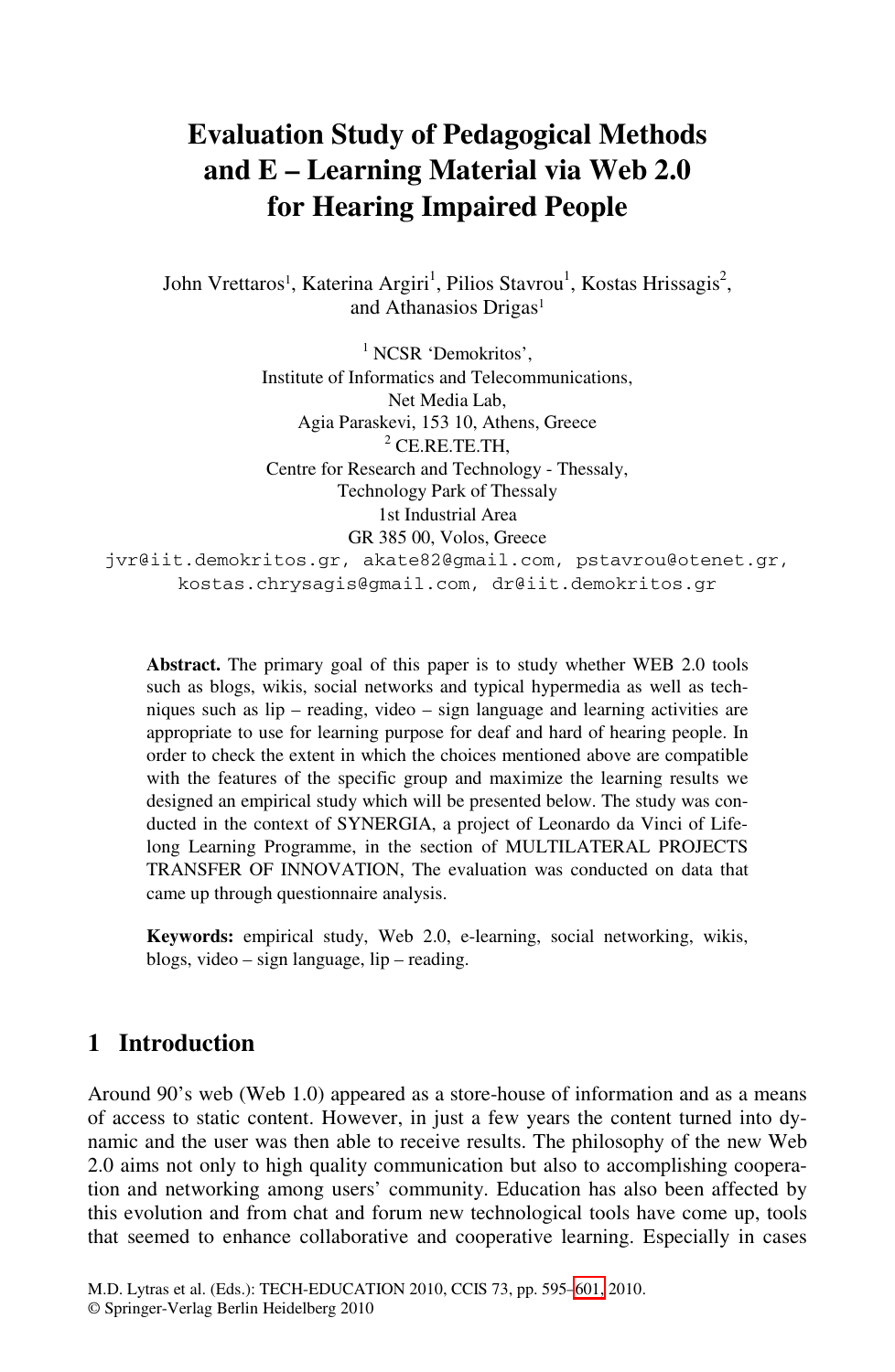like the studied one, where the aim is adult learning, a task known to mainly be based on group working, internet tools could be the solution that provides users with opportunities of easy networking and collaborating.

Consequently, with the abundance of new technological tools, virtual communities of practice and virtual learning communities keep getting more and more popular in higher education [1]. To be more specific, current computer systems provide with a combination of synchronous and asynchronous communication for access from and to geographically dispersed communities as well as for exchange of information in world scale [2]. Additionally, those tools constitute a powerful aid to "learning by doing" and to "addressing real problems" and that is a proof that new technologies and the famous Situated Learning theory are more than compatible.

Indeed, especially during the last decade numerous applications of WEB 2.0 tools in education have been listed in relevant literature and the results were in most cases impressive. Important research has been conducted on the use of blogs in education and very interesting results have come up especially when it comes to the use of this tool as a digital diary [3]. A research, sought in University of Minho, Portugal, investigated the application of blogs as flexible educational tools that not only enhance learning process but also develop important social skills [4]. The participants in this project were 23 undergraduate students who enrolled to an Educational and Communication Technology (ECT) class. They were separated in small groups and were asked to keep a blog during the semester in order to have access to a common portfolio of the group work. The project may be considered successful as at the end of the semester the participants thought of weblogs as powerful educational and communication tools that promote cooperative learning and stated that the weblog experience helped them obtain a deeper understanding of the course subject. Wikis also have been widely introduced in education. For example, it was attempted to analyze the use of wikis in online learning classes in the context of a symbolic logic class and later, as a collaborative environment in several online classes [5], [6]. Another study, after the implementation of wiki technology in the context of statistics classroom at the University of Haifa, proposes the wiki - based version of every collaborative discipline as from the studies conducted so far very encouraging results have come up [7]. It's a common remark that deaf and hard of hearing people are a group that has very limited access in information and learning in the Internet. Thus, it is quite challenging for the research community of the specific field to determine efficient ways of familiarizing in a smooth way the specific group with new technologies and even better to give them the possibility to incorporate those tools in their learning and professional activities.

# **2 Empirical Study**

The program was realized in 2007 – 2009 and four countries –partners (Greece, Cyprus, Italy, England) were involved. Several formal features are listed below:

Technology used: LMS Moodle

Tools and Services: Blogs, Wikis, social networking tool Ning.com, Hypermedia The learners' participation and interaction model: In this community Hybrid Learning was set as the participation model, as both synchronous and asynchronous instruction took place.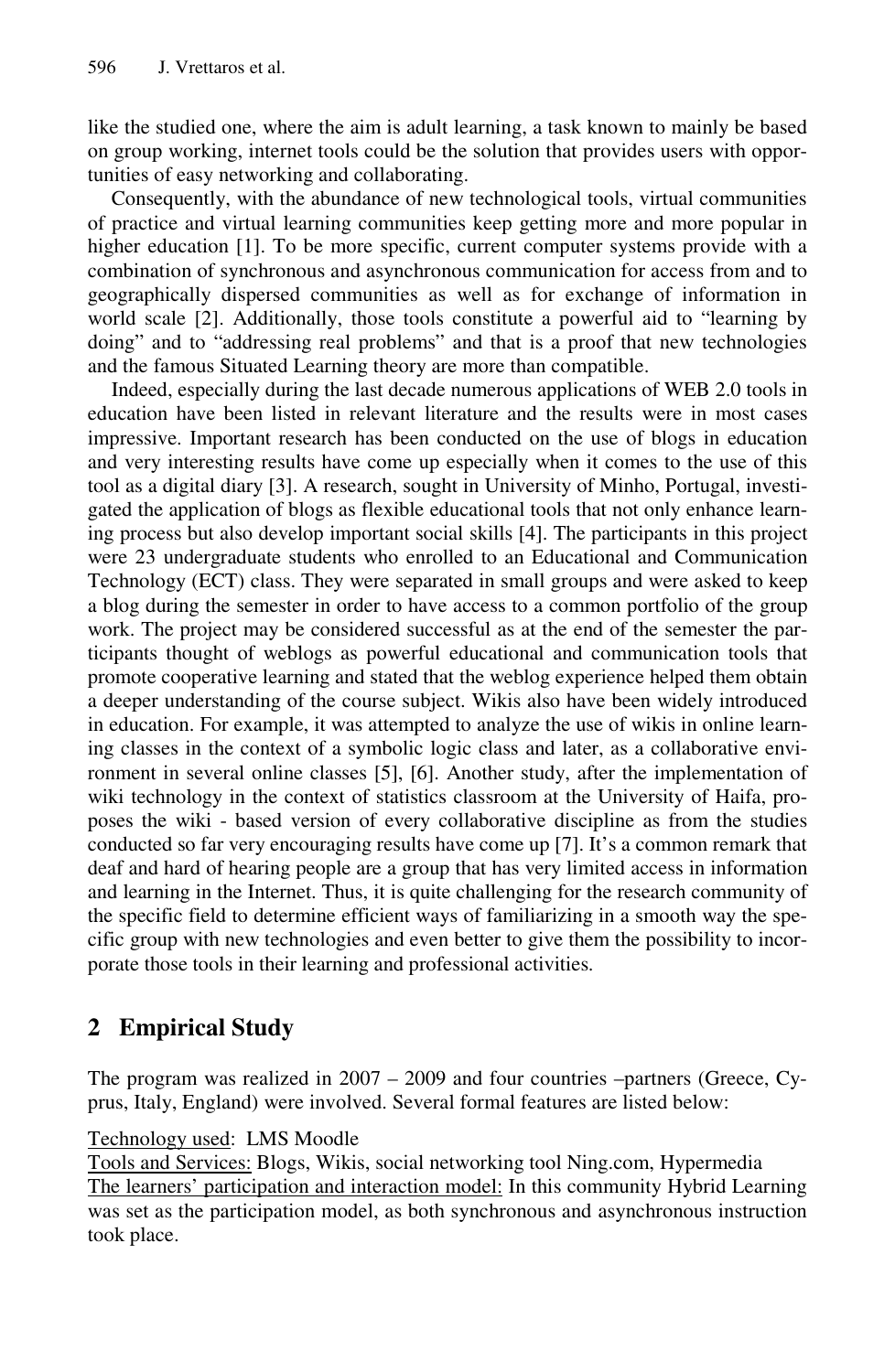Target group: 10 – 20 learners from every involved country, chosen by the partners of the project in cooperation with unions of hearing impaired people.

The learning system, which consists of the educational scenario, the learning material and the used technological solutions were tailored to the special needs of deaf and hard of hearing people of every country – partner.

The most important targets of the specific project were the following:

1. The expansion of the employment horizon of the hearing impaired people,

2. The familiarization of impaired people with Internet and digital education,

3. The promotion of equal access in the initiative and continuous training of impaired people, who have limited access,

4. The empowerment of vocational training policies, especially for the unemployed deaf and hard of hearing people, for their lifelong training in the fields of e-business, e-commerce, and economy, via innovative e-learning content.

#### **2.1 Process/ Methodological Approach**

#### **2.1.1 Actions/Methods of Instruction and Learning Process**

In the first phase of the program, the material was studied and the learners' prior experience and tacit knowledge was explored while the second one was mainly about finding appropriate resources and extracting from them the educational material. In addition, in the second phase of the program learning groups were formed and different activities were assigned to each individual group.

#### **2.1.2 Assessment (Assessment Criteria)**

Two assessment criteria were taken into consideration. Firstly, in what extent the e– learning proved to be useful for the participants of the project and secondly, whether they would be able to integrate e – commerce in their professional life or not.

#### **2.1.3 Sample Description**

The sample in this study consisted of 45 hearing impaired individuals, who participated in the courses offered in the context of SYNERGIA. Demographic data concerning the learners are in our possession.

#### **2.2 Data Collection Tool**

Data collection for this survey took place via questionnaires, consisted of closed type questions. The questionnaires were designed in increasing Likert scale (not at all, a little, enough) so that the respondents would specify their level of agreement to the statements of the study.

#### **2.2.1 Questionnaires**

AGE: 20 – 30, OVER 30, SEX: MALE, FEMALE, EDUCATION: HIGH SCHOOL, UNIVERSITY, DEAFNESS: DEAF BY BIRTH, HARD OF HEARING BY BIRTH, LANGUAGE: NATIVE, SIGN, ENGLISH: YES, NO.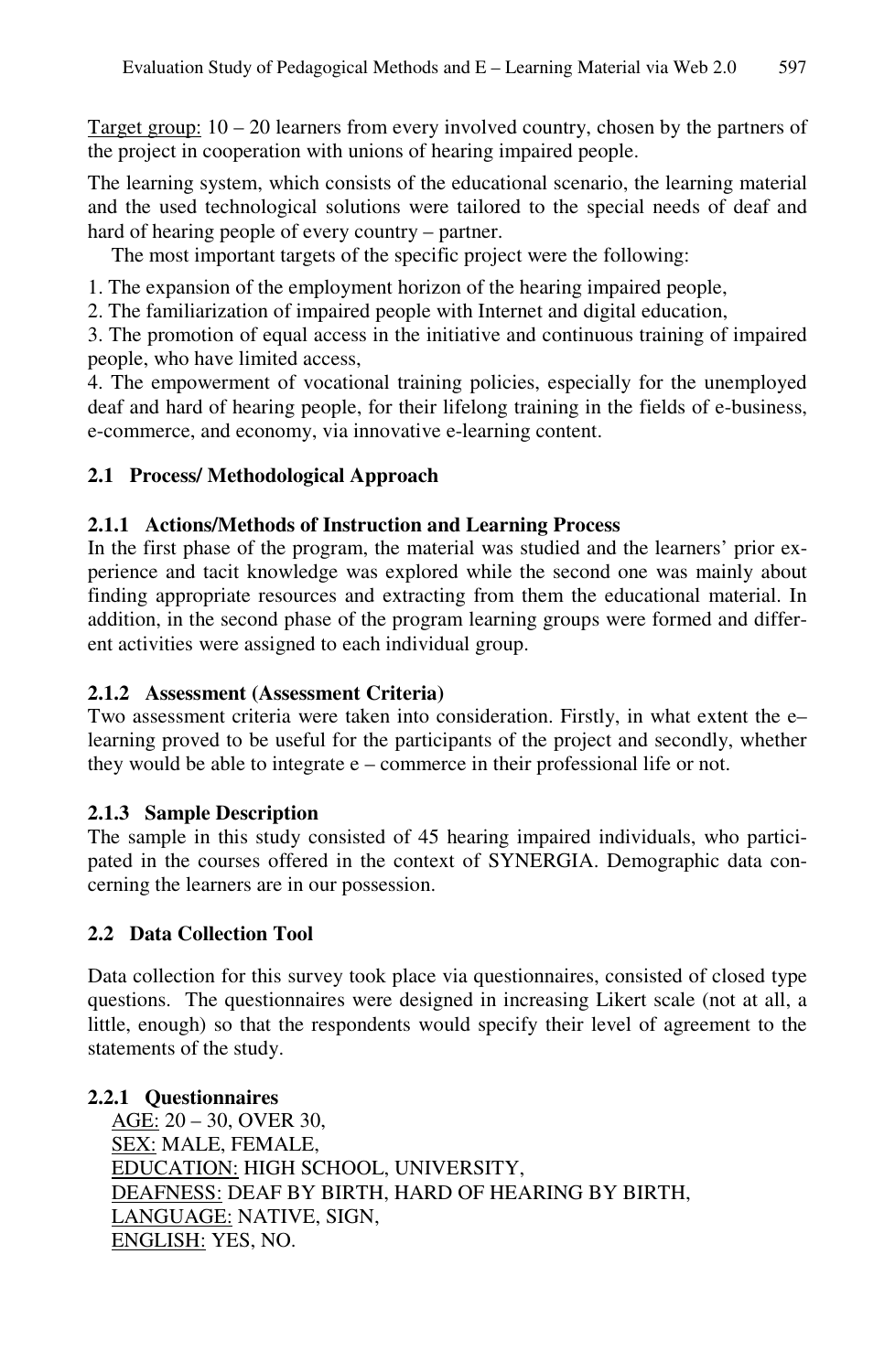After the completion of the program, the participants were asked to answer the following questions:

1. Do you think that lip – reading which was used in the context of the course concerning dyscalculia has been a useful method?

2. Do you think that wikis are useful as a tool in the context of a course?

3. Based on your experience via SYNERGIA, do you think that wikis are easy to use?

4. Do you think that blogs are useful as a tool in the context of a course?

5. Based on your experience via SYNERGIA, do you think that blogs are easy to use?

6. Do you think that text with no sign language but supported by hypermedia was efficient?

7. Based on your experience via SYNERGIA, do you think that video – sign language was useful?

8. Do you think that the activities set up in the context of  $e$  – commerce course were helpful?

9. Would you say that the enrolment and navigation process in our social networking tool was easy?

10. Do you think that social networking helped in acquiring team spirit?

# **3 Questionnaires Analysis**

Many important conclusions can be drawn after thoroughly studying the answers extracted from the filled out questionnaires. Consequently, it is important that we point out the most primary results with the help of the respective diagrams.

From the answers to the question concerning lip – reading, it is more than obvious that in general, the participants consider the specific method a very valuable one. Indeed, the great majority (80%) of the hearing impaired people that took part in this study claimed that lip – reading proved very helpful in facilitating the learning process in the context of the course concerning dyscalculia.

According to the following question, which meant to determine the usefulness of wikis in the context of a course, only a few learners in this study (7%) consider the specific WEB 2.0 technology a much helpful tool in learning and working after using it for their participation in the course introducing e-commerce.

In addition, based on their experience via SYNERGIA and on their participation in the wiki – based course of  $e$  – commerce, most of the participants (75%) came to the impressive conclusion that wikis are not at all easy to handle.

The question that follows examines in what extent the blogs are considered useful by our sample. Here, exactly as happened in the respective question concerning wikis, only a small fraction of our sample (7%) shares the opinion that blogs can be useful in a satisfactory level.

As it is probably expected, conclusions drawn from the respondents' answers to the question concerning the easiness of use of blogs for learning activities are similar to those concerning wiki use. Indeed, most of the participants (93%) in SYNERGIA believe that blogs also were a little or not at all easy to use in order to achieve the learning goal of the program.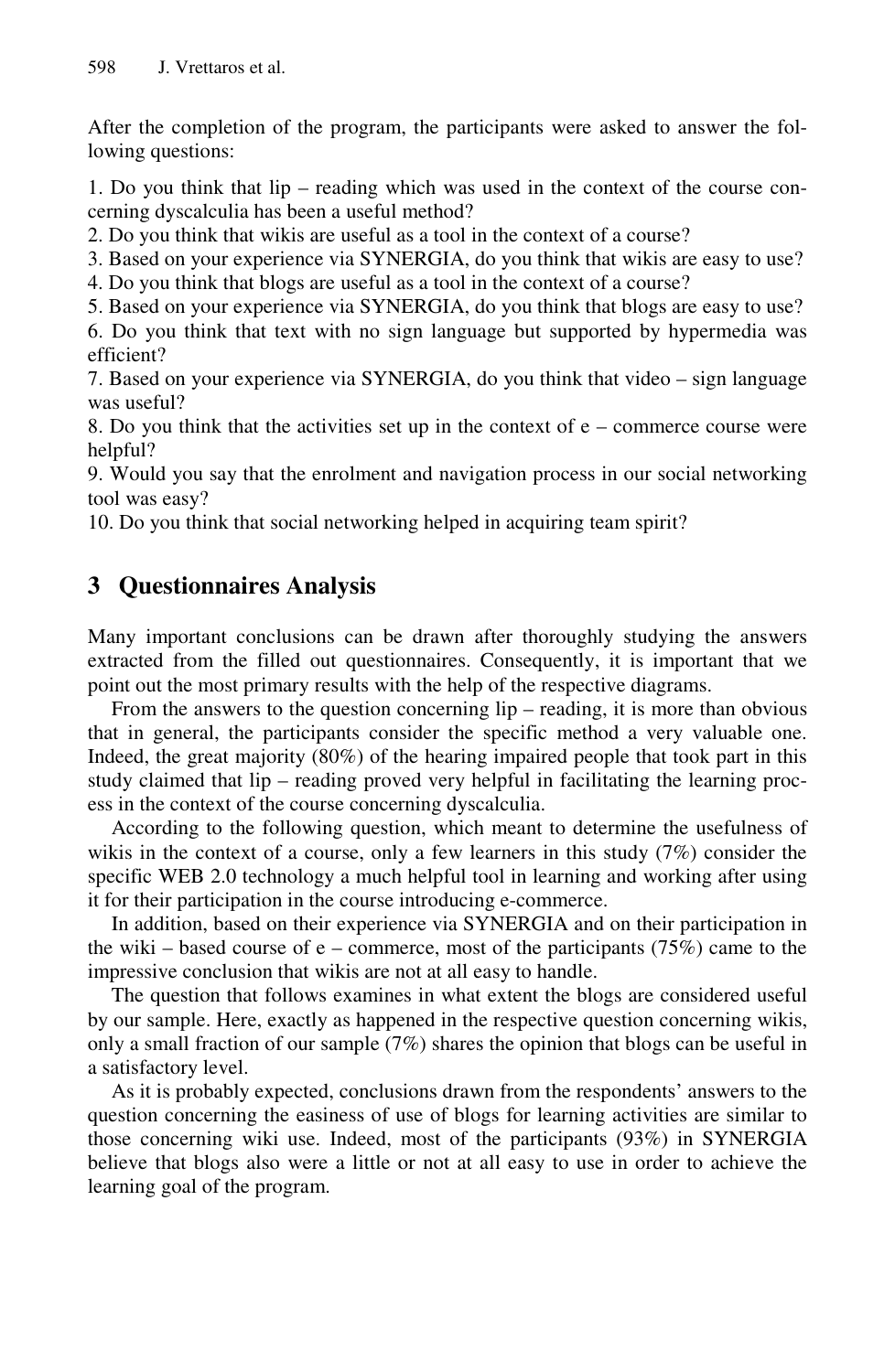

**Diagram 1.** Lip – reading

A much important question is the following one which explores whether plain text with no sign language but supported by hypermedia is a fruitful way for hearing impaired people to absorb learning material or not. Only a small percentage of the participants (4%) claimed that plain text supported by hyperlinks, a method that was used in two courses (e – commerce and International Account Standards), was a considerable help in learning process.

Via the following question, respondents, based on the acquired experience in the context of the course introducing e – commerce, showed almost unanimous preference in video – sign language,. Indeed, the great majority  $(91%)$  of the students was very positive towards video sign language as they consider that it has been a much valuable help for the understanding of the learning material.



**Diagram 2.** Effectiveness of video – sign language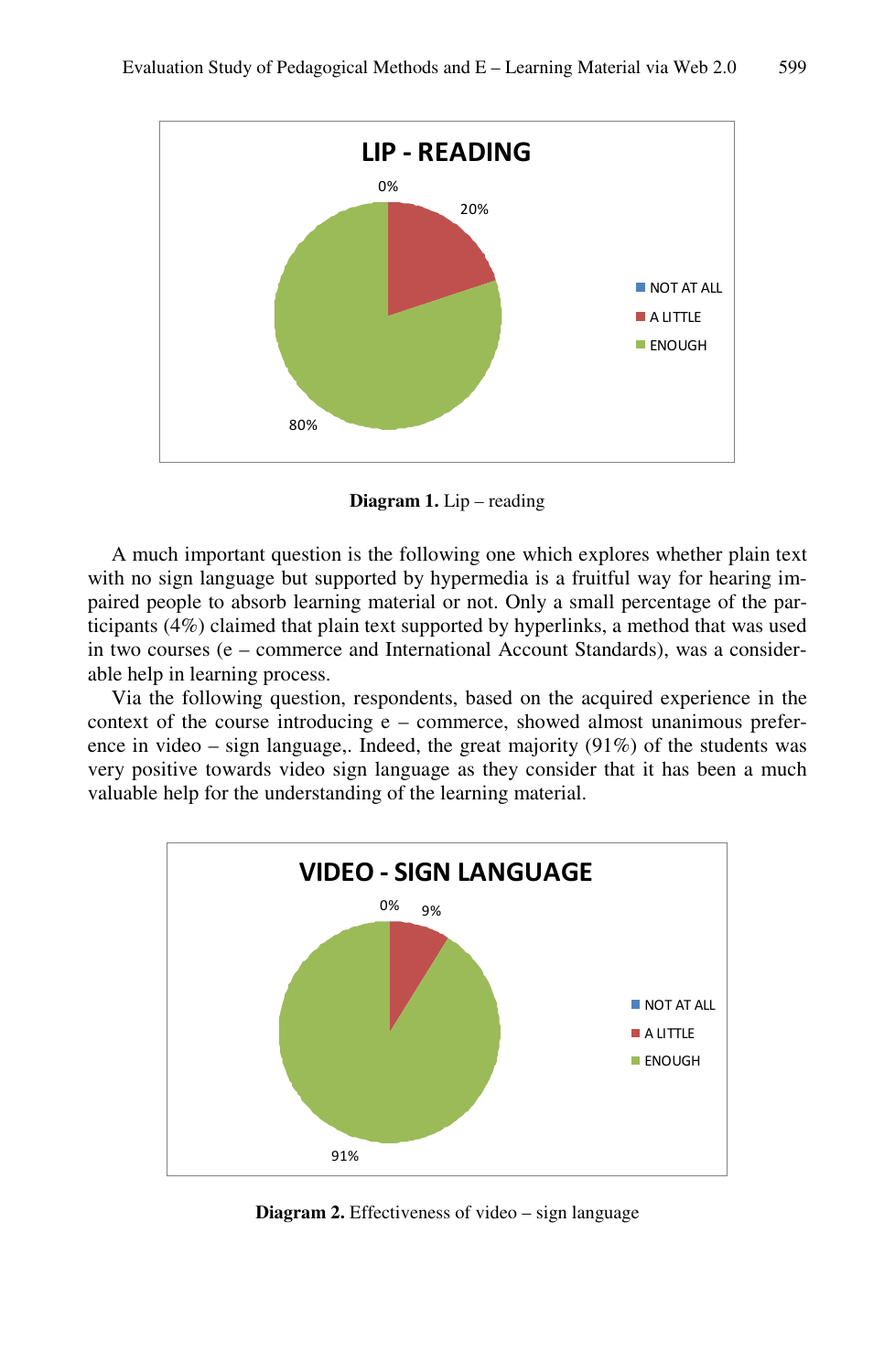Activities set up in the context of the course introducing e – commerce proved to be an important ally in acquiring knowledge and developing skills via learning material. To be more specific, most of the participants (71%) shared the opinion that the activities taken over during the project SYNERGIA were an efficient way to enhance their learning performance. The answers to the question exploring whether the enrolment and navigation process in the social networking tool was easy or not, made it clear that our sample handled the specific tool significantly more easily compared to wikis and blogs. In fact, more than half of the respondents (55%) claimed through the questionnaire that handling the social networking tool was simple enough for them to use without serious problems coming up.

Finally, in the last question that examines the extent in which the social networking tool that we used in project SYNERGIA managed to promote a healthy team spirit among the participants, a large percentage of the participants (78%) answered that Ning.com helped them bond as a team and consequently promoted cooperative learning.



**Diagram 3.** Effectiveness of video – sign language

# **4 Conclusions**

The empirical study that was conducted in the context of SYNERGIA, a project of Leonardo da Vinci of Lifelong Learning Programme, was presented in this paper in order for a general stream of hearing impaired people's preferences for specific technologies and learning strategies to be expressed and diagnosed. Indeed, based on the filled out questionnaires one can easily conclude that deaf or hard of hearing people tend to be really positive when it comes to using lip – reading as it is a method that provides them a natural way to communicate and learn. Additionally, video – sign language is almost unanimously considered a very efficient method for facilitating absorbance of learning material and activities taken over by the learners in the context of a course seem to be a fruitful way to maximize learning results. However, commonly popular WEB 2.0 tools such as blogs and wikis as well as typical internet tools such as hypermedia do not seem to help them in the learning process and in general